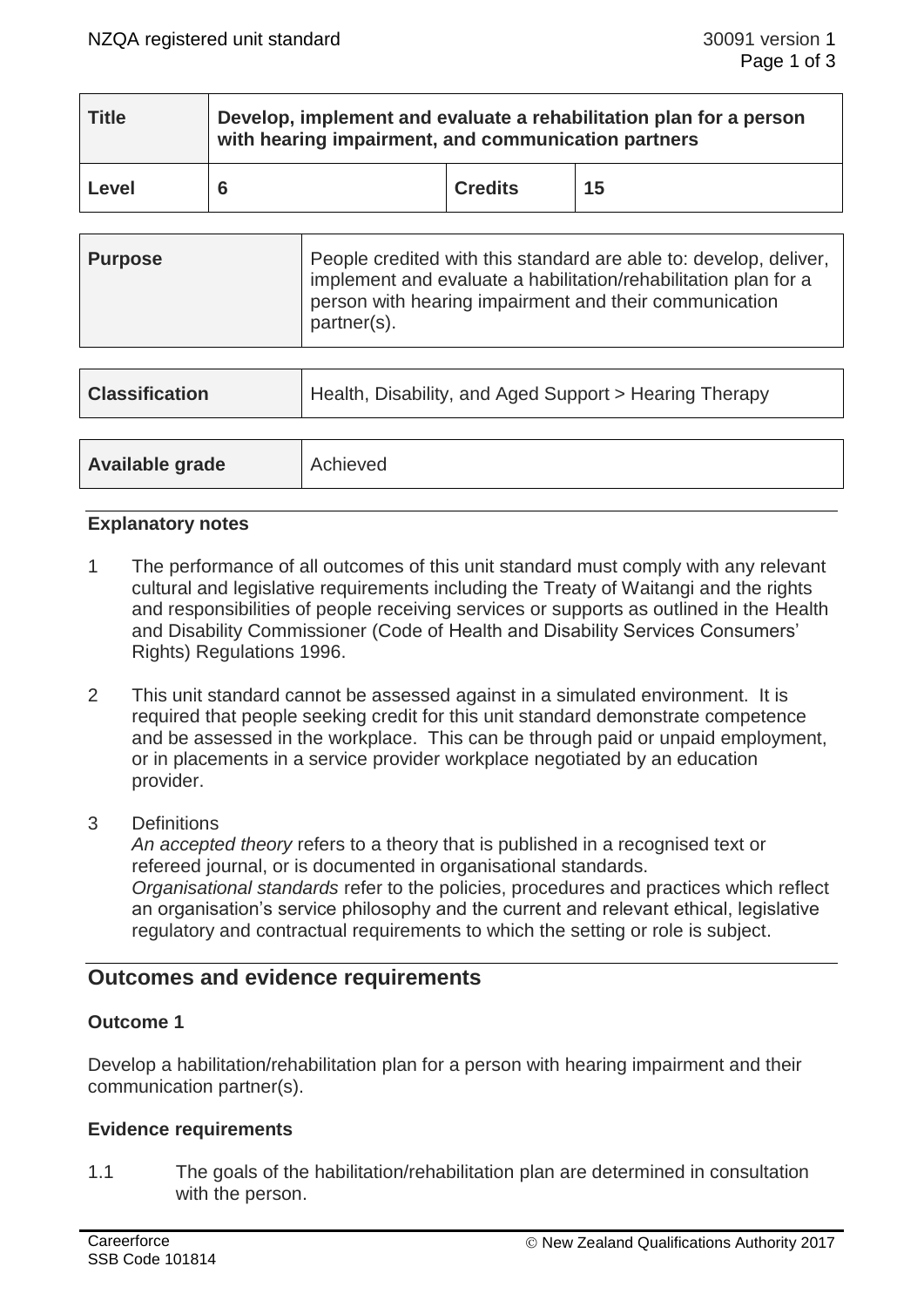- 1.2 The goals and content of the habilitation/rehabilitation plan meet the identified needs and match the capabilities of the person and their communication partner(s).
	- Range hearing levels, perceptual skills, visual skills, cognitive function, technological skills, physical capability.
- 1.3 The habilitation/rehabilitation plan is documented in accordance with the organisation's policies and procedures.
- 1.4 The habilitation/rehabilitation plan is developed in accordance with an accepted theory.

## **Outcome 2**

Deliver and implement a habilitation/rehabilitation plan for a person with hearing impairment and their communication partners in consultation with the person.

Range method of delivery may include but is not limited to – face to face: either one to one or group, remotely by AV media, phone, online.

### **Evidence requirements**

- 2.1 Method of delivery of the habilitation/rehabilitation plan matches the identified goals and needs of the person and their communication partner(s).
- 2.2 Method of delivery matches the identified capabilities of the person and their communication partner(s).
- 2.3 Method of delivery is in accordance with the organisation's policies and procedures, and is selected in consultation with the person.
- 2.4 The habilitation/rehabilitation plan is implemented in relation to the identified goals, needs, and capabilities of the person and the communication partner(s).
- 2.5 The habilitation/rehabilitation plan is delivered and implemented in accordance with an accepted theory.

### **Outcome 3**

Evaluate a habilitation/rehabilitation plan for a person with hearing impairment and their communication partner(s).

### **Evidence requirements**

- 3.1 The habilitation/rehabilitation plan is evaluated in relation to the identified goals, needs and capabilities of the person and their communication partner(s) and the actual outcomes.
- 3.2 Evaluation determines if identified goals are met.